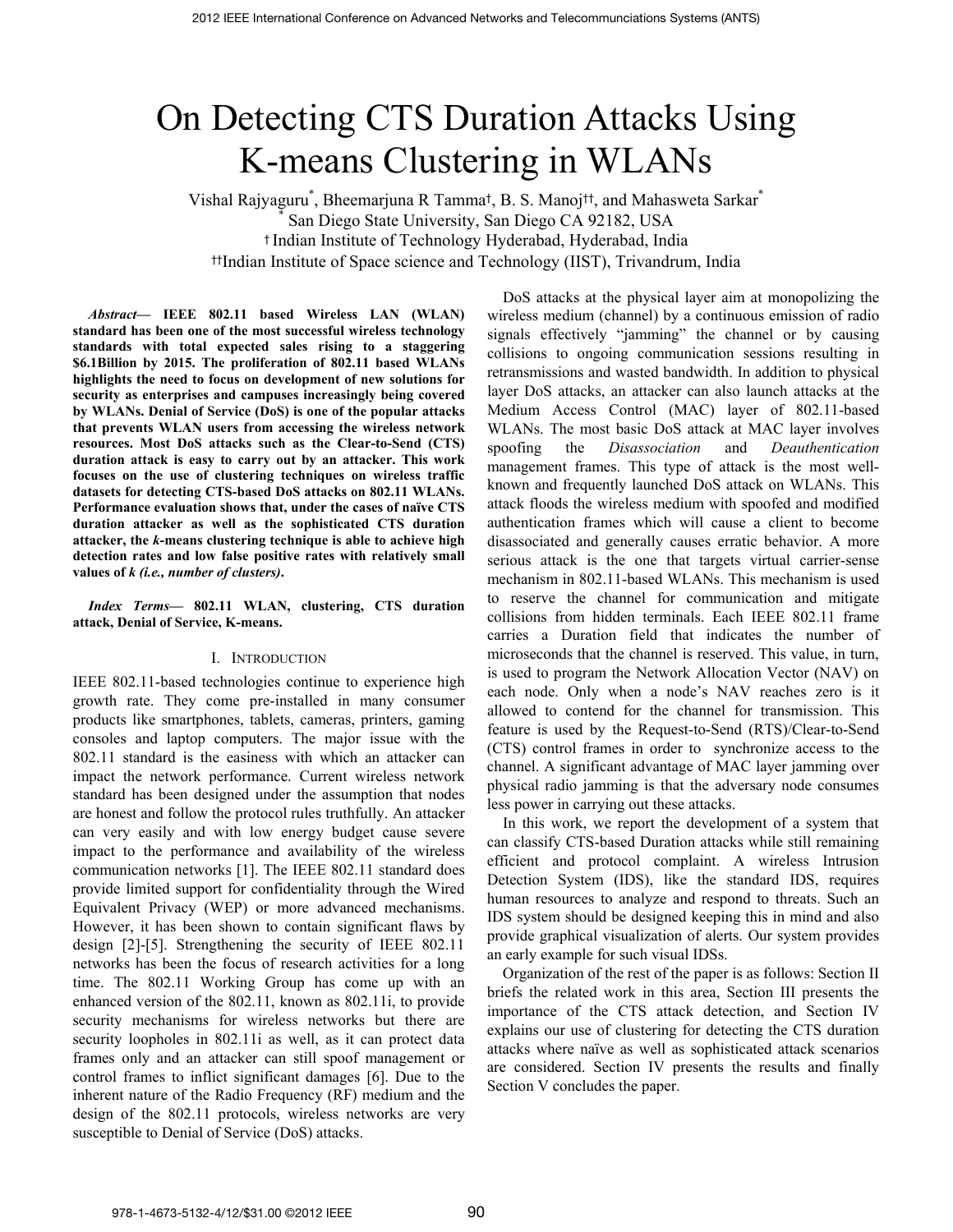# II. RELATED WORK

In response to security weaknesses of WEP protocol, the Wi-Fi Alliance created the Wi-Fi Protected Access (WPA) protocol. WPA is an encryption algorithm that attempts to take care of a lot of the vulnerabilities in WEP. It provides a way of ensuring the message integrity using MICHAEL and confidentiality using TKIP [20]. WPA is not an official IEEE standard, but is based on the IEEE 802.11i security standard, sometimes referred to as WPA2. While WPA does make cracking the shared key unfeasible, it stills suffers from availability attacks. Moreover, an attacker can launch more advanced attacks after successfully mounting a DoS attack [7]. DoS attacks are also known as availability attacks with the goal to disrupt the network service. There are surprisingly many ways to implement a DoS attack but they all have one of the two mechanisms in common: overwhelming the system by using up all its resources or executing an attack that exploits vulnerability in the communication media. Interfering with the wireless transmission, in order to carry out a DoS attack, is very easy to do. An attacker only needs a stronger transmitter and a strategic location to create availability problems. Moreover, as mentioned earlier, management packets in 802.11 are not authenticated, hence even a weak transmitter can keep legitimate users off the network.

A class of DoS attacks that affects the virtual carrier sensing mechanism works by exploiting the NAV field vulnerability. An attacker can manipulate the NAV value of wireless clients and, thereby, prevent them from accessing the channel for the duration of the NAV value. This can be achieved by sending a large number of frames with high duration field value [1]. While this is an effective way, a clever attacker would not use RTS or Data frames as they contain a Transmitter Address (TA) field. The TA is the address of a station that is physically transmitting the frame. A misbehaving node can be found if the number of RTS frames for that node exceeds the average number of RTS frames for the remaining nodes in the network [8]. Even if attacker is changing the MAC address of network interface card after every transmission, we can still deduce the identity of the device by using Radio Frequency Fingerprinting [9]. However, if the attacker is exploiting CTS packets, it becomes quite difficult to detect misbehavior since CTS packets do not carry TA. Furthermore, the fact that a node transmits elevated number of CTS packets does not imply a DoS attack is underway. An attacker capable of launching this attack would bring the network down on its knees and it will be even more difficult to detect this attack if the attacker is randomly changing the NAV duration, instead of keeping it at a constant high value. To detect this attack scenario, the administrator must examine every packet individually and see if it agrees with the enforced security policy for the network. Clearly, this task is not feasible for any network security administrator to perform because there are millions of packets transmitted through the network each day. If we can scale this problem down to a manageable size, it would aid in timely detection and elimination. Hence it can be identified as a problem of mining relevant information from a large collection of data. Thus, the problem of intrusion

detection can be reduced to a data mining task of classifying data (network events) into difference classes (normal activity, attacks) as accurately as possible.

Using data mining for network security analysis is not a new idea [10]-[12]. As a matter of fact, data mining has been used to obtain training data for anomaly based intrusion detection systems. Anomaly-based IDSs sound an alert if the network behavior deviates from the expected behavior of the network. Anomaly-based IDSs have the ability to detect novel attacks for which signatures may not yet available. However, in practice, it is difficult to obtain an accurate and comprehensive profile of the network behavior. To overcome this weakness, research has been conducted to train anomaly systems using unlabeled data [13], [14].

Clustering is a valuable machine learning tool in data mining. Clustering is based on the principle of maximizing the intraclass similarity and minimizing the interclass similarity. The hope in using clustering for IDSs is that intrusive elements will cluster together whereas normal elements will cluster separately. Moreover, cluster centers are representatives for each cluster. Therefore, examining the cluster center will quickly enable us to see if cluster members are a part of normal component or if they need further examination.

# III. WHY CTS ATTACK DETECTION IS CHALLENGING?

CTS attacks can be more severe than RTS attacks because it is easy to detect and prevent an RTS attack using NAV timer delays [1]. Furthermore, CTS frames are very small and simple yet the potential damage that can be caused is quite high. Further, all protocol compliant nodes cannot ignore CTS frames and the duration field contained in them.

Given that a significant number of existing wireless devices have 802.11b adapters, many WLANs will be forced to deal with B/G coexistence for at least another decade. The IEEE 802.11 standard mentions protection mechanism using either RTS/CTS or CTS-to-Self. Most devices will use CTS-to-Self mechanism as it adds lower overhead and better throughput compared to RTS/CTS. A CTS-to-Self packet is an ordinary CTS packet that carries the transmitter's own MAC address. An attacker informed with this knowledge can misuse the CTS-to-Self mechanism to deny network availability. Furthermore, since the mechanism only requires the transmitter's own address, an attacker can easily misguide the protection system by using MAC address spoofing.

These advantages make CTS-based attacks very attractive for an attacker as it is very effective, simple to implement and hard to detect.

#### IV. CLUSTERING FOR CTS ATTACK DETECTION

The aim of data mining is to make sense of large amounts of mostly unsupervised data, in some domain [16]. Clustering is a type of data mining model which analyzes data objects without consulting a known class labels i.e., it is a type of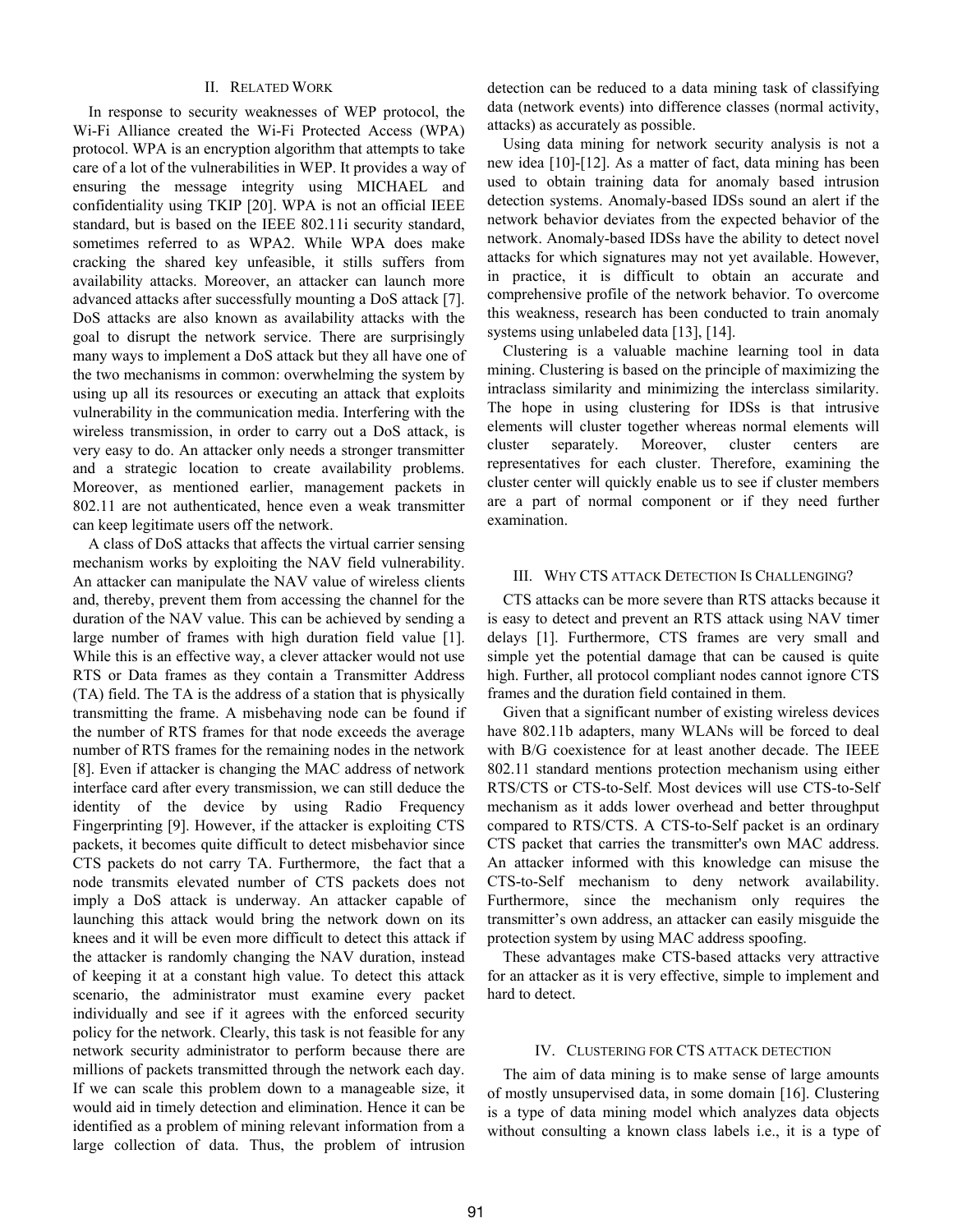unsupervised learning technique. Clustering techniques can be applied to data that is quantitative, qualitative, or a mixture of both. In this paper, the clustering of quantitative data is considered. Various definitions of a cluster can be formulated, depending on the objective of clustering. Generally, a cluster is a group of objects that are more similar to one another than to members of other clusters. The term "similarity" (or distance) should be understood as mathematical similarity, measured in some well-defined sense. The distance *d*(**x**, **y**) between **x** and **y** is considered to be a two-argument function satisfying the following conditions:

 $d$ **(x, y)**  $\geq$  0 for every **x** and **y**  $d$ (**x**, **x**) = 0 for every **x**  $d$ **(** $\bf{x}$ **,**  $\bf{y}$ **)** = d( $\bf{y}$ ,  $\bf{x}$ )

In our case, we have chosen the distance function to be the Euclidean distance. Given a database of *n* objects, the partitioning algorithm constructs *k* partitions satisfying the following requirements:

- Each cluster must contain at least one object and
- Each object must belong to exactly one cluster.

Given the number of cluster partitions to create, *k*, the algorithm creates an initial partitioning. It then uses an iterative relocation technique that attempts to improve the partitioning by moving objects from one group to another. The most well-known and commonly used partitioning methods are *k*-means and *k*-medoids. K-means algorithm is more suitable for analysis of network traffic pattern as it is very sensitive to outliers (anomalies) and it has very low time complexity *O(knl)*, where *l* is the number of iterations that the algorithm is performing [17]. A low time complexity is valuable for IDS so that appropriate action can be taken in a timely fashion.

For clustering to produce meaningful results, proper choice of similarity parameters must be made. Since this type of attack is carried out by manipulating the Duration field, we will use it as our first dimensional axis. We have chosen Received Signal Strength Indicator (RSSI) as our second dimension. It is a mechanism by which RF energy is to be measured by the circuitry on a wireless antenna. Higher value of RSSI indicates a stronger signal strength implying closer proximity of the antenna and vice versa. RSSI is a robust measurement that is hard to forge arbitrarily and it is correlated to the antenna's location [18]. As an added advantage, once attack packets are discovered, RSSI measurement can be used to make an estimation of the attacker's physical location as well as RF fingerprint [19].

# *A. Our Approach*

We have created a testbed for studying the effectiveness of clustering techniques for identifying CTS-duration attacks. We deployed a large number of wireless network traffic monitors that gather network traffic traces from multiple Wi-Fi channels from the UC San Diego campus wireless network

and stored them in a central database repository. We modified some packets to simulate attackers where the Duration field is dynamically or statically altered. A separate detection utility read the packet traces stored in the database and feed them to the k-means clustering technique for detecting CTS-Duration attack incidents. Our database contains header information for physical layer and data link layer, along with the higher-level layer header fields. The attacker can control frequency of the attack packets as well as the duration for those packets. Before using this system for detecting anomalies, the system administrator must have a security policy in place and must be aware of the network behavior under normal circumstances such as data rate, traffic pattern, congestion periods, etc. This information is needed to distinguish between what is normal and anomalous. Additionally, knowing what attack scenario to look for is helpful since different attack scenarios have differing value of *k* that is optimal. Conversely, given an unknown attack scenario, the administrator can calculate the value of *k* and match it with a list of known attack cases. In this way it can be used to discover and categorize novel attacks.

In this work we have considered two attack scenarios: (i) an attacker who sends CTS packets with high (but constant) duration values in order to monopolize the channel which we classify as a case of Naïve CTS duration attack and (ii) an attacker who is able to vary the duration value randomly so as not to be detected easily. The second case is considered as a case of sophisticated CTS duration attack. An attack scenario was enacted by introducing anomalous packets into the database. For the first case, the duration was set to a high value of 30 milliseconds. Thus, an attacker needs to only transmit roughly 35 packets per second to disrupt the channel. For the second case, the duration was set to a random value instead. Before applying clustering to the dataset, preprocessing was done to remove MAC packets with power bit set as in such case the duration value is station ID.

We now present the results we obtained and our interpretation for these two cases. In the following plots, xaxis represents RSSI signal strength and y-axis represents duration value of CTS packets.

# *B. Detecting Naïve CTS duration attack.*

The Attacker transmitted 144 packets which represented 1.3% of the total traffic. The total number of CTS packets in the dataset was 10,768. The remaining points represent normal data. We ran the test three times with varying the RSSI value of the attacker each time in order to simulate the effects of an attack by varying attacker's signal strength.

Figure 1 shows the input dataset before clustering was applied. For the sake of clearer representation, the values obtained from the dataset have been normalized to the range of 0 to 1. Attacker's packets are located at (1, 1) on the plot in Figure 1. The value of attacker RSSI signal strength was 75.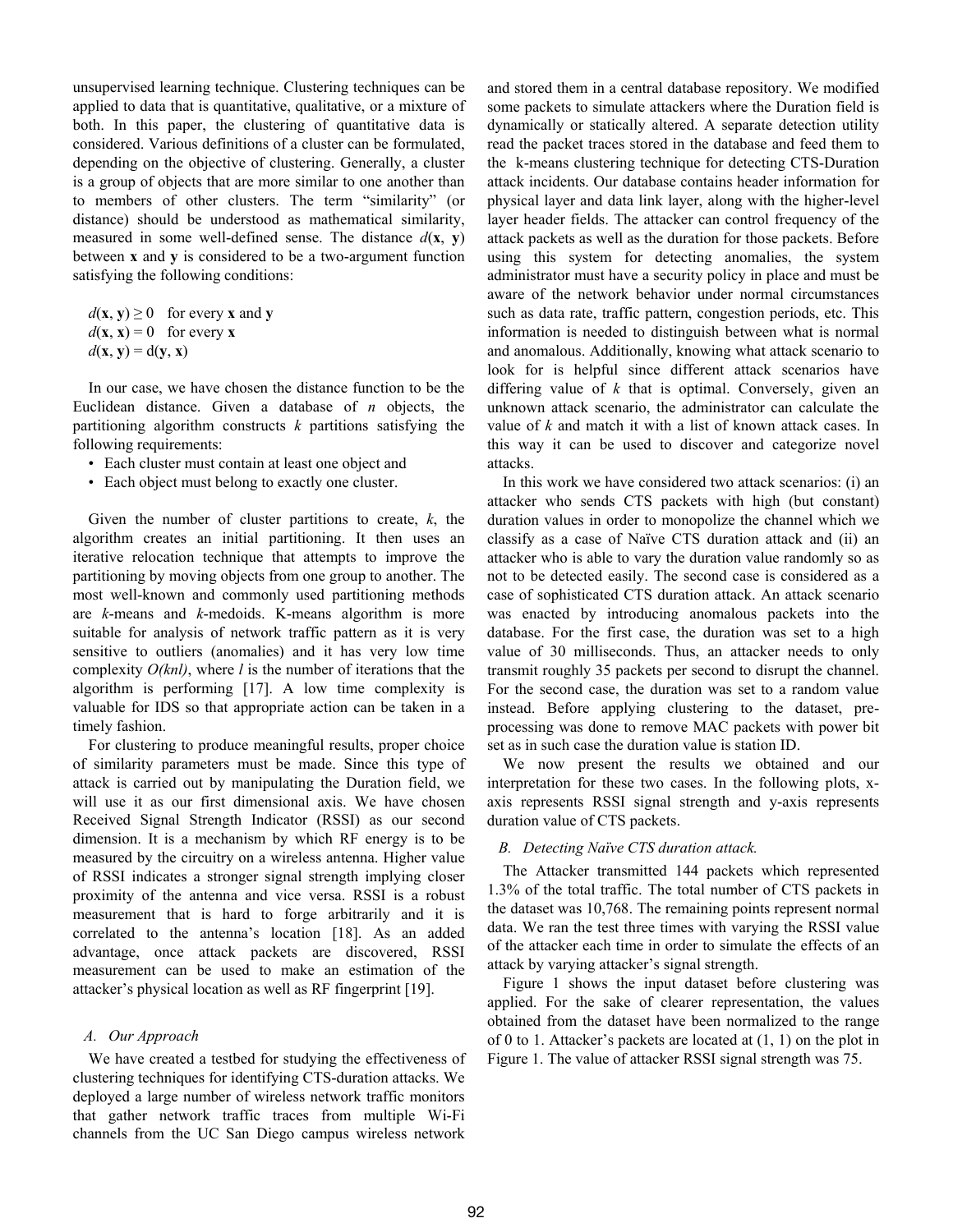

Fig. 1. Input dataset for naïve attack where RSSI value is 75. (X-axis represents normalized RSSI values and Y-axis normalized CTS-Duration values)

We ran the *k*-means clustering algorithm iteratively with increasing value of *k* and were able to fully classify the attack with  $k = 5$ . Furthermore, increasing the value of  $k$  beyond 5 did not affect the performance or accuracy of the system except adding additional overhead needed for the expert to examine more clusters. Figure 2 shows the result of clustering with 5 clusters. Each cluster is represented by a unique color for easy differentiation and cluster centroids are represented by a red circle. Since the cluster center is the representative for the corresponding cluster, examining it will quickly enable to see if cluster members are part of normal behavior or if they need further examination.



Fig. 2. Clustering result for naïve attack with  $k = 5$  and RSSI value of 75 (X-axis represents normalized RSSI and Y-axis represents normalized CTS-Duration values).

# *C. Detecting Sophisticated CTS duration attack.*

In this case we assume that the attacker is clever enough to randomly change the contents of the Duration field. By doing so, an attacker's average duration value becomes closer to the average for the rest of the network. Such an attack would be very difficult to detect using traditional methods.



Fig. 3. Clustering result for sophisticated CTS attack with  $k = 5$  and RSSI value of 75 (X-axis is normalized RSSI and Y-axis is normalized CTS-Duration values).

Here the attacker transmitted 700 packets which represented 7.2% of the total network traffic. We again ran this test for three different RSSI values to see if we reach the same conclusion. First, as in previous case, we ran our algorithm with increasing value of k and found that  $k = 10$  yielded the best solution for any case in this attack scenario. Figure 3 shows the result of clustering with  $k = 5$ . Attack packets are encircled with a dotted line in the plot. Figure 4 shows the result with  $k = 10$  and we are able to completely classify the attack in a single cluster.



Fig. 4. Clustering result for sophisticated CTS attack with  $k = 10$  and RSSI value of 75. (X-axis is normalized RSSI and Y-axis is normalized CTS-Duration values). The attack cluster is the right most one with purple color.

The second test was performed with a lower RSSI of 31. The attacker again transmitted 700 packets which are located at  $x = 0.56$ . Figures 5--7 show the clustering result with three different values of *k.* We yet again achieve the best performance at  $k = 10$ .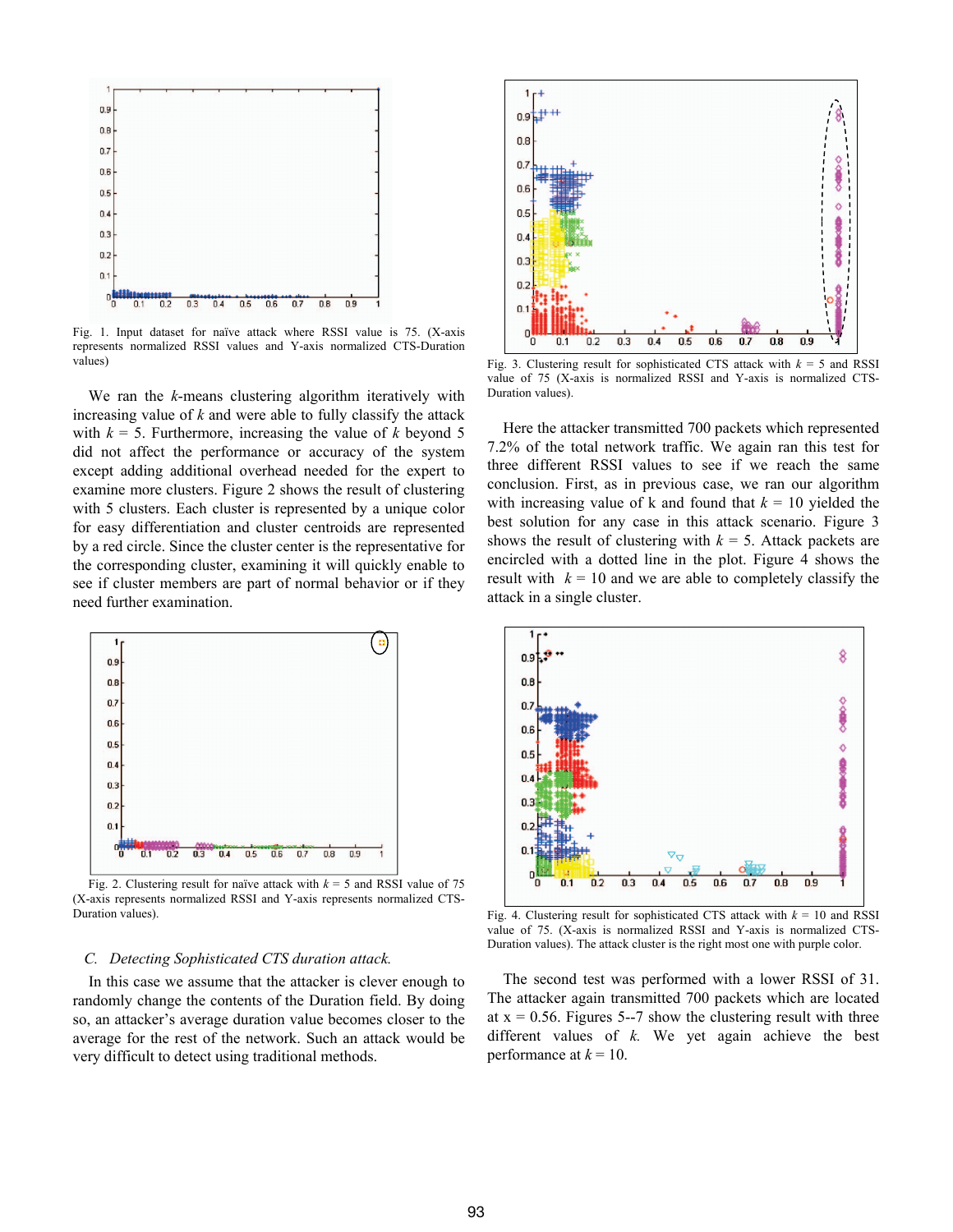

Fig. 5. Clustering result for sophisticated attack with  $k = 8$  and RSSI value of 31. (X-axis is normalized RSSI and Y-axis is normalized CTS-Duration values). The attack cluster is the purple colored one with diamond shaped markers.



Fig. 6. Clustering result for sophisticated attack with  $k = 9$  and RSSI value of 31. (X-axis is normalized RSSI and Y-axis is normalized CTS-Duration values). Attack clusters are identified as Blue plus and Light Blue triangle markers.



Fig. 7. Clustering result for sophisticated attack with  $k = 10$  and RSSI value of

31. (X-axis is normalized RSSI and Y-axis is normalized CTS-Duration values). Two attack clusters are Red stars and Black diamonds.

# V. RESULTS

The goal of any system is to minimize inaccuracy while also maintaining performance. The following metrics are used to judge the efficacy of proposed system.

- *False Negative Rate*: False negatives are the number of anomalous instances incorrectly classified as part of normal traffic. If attack packets are grouped with normal packets, there is a high likelihood that they would go undetected. False negative rate is calculated across all the clusters that are classified to be normal. The goal here is to minimize the false negative rate.
- x *False Positive Rate*: False positives are the number of instances of normal traffic incorrectly classified as anomalous. False positive rate is calculated using the cluster size of anomalous cluster(s). The goal is to minimize the false positive rate.
- Detection Rate: Detection is the number of anomalous packets that the administrator detects.

In the case of naïve CTS duration attack, when the attacker is maintaining a constant duration, we were able to achieve a 100% detection rate with no false positives implying that kmeans clustering is a great tool for detecting this type of attack. Furthermore, we achieved desired accuracy at the same value of *k* irrespective of the received signal strength of packets injected by the attacker. For our test dataset, the value of *k* was 5 which have been verified by calculating the test metrics. Figure 8 shows the analysis. We ran the same attack scenario at RSSI value of 31 and again at RSSI value of 16 and were able to obtain similar results at the same value of *k*.



Fig. 8. Result Analysis after applying k-means clustering to a naïve attack.

From the results, we conclude that clustering is able to classify CTS-duration attack with a very low value of *k* even when the attack packets represent a very small number of total network traffic.

The second case that we considered is even more difficult to detect using traditional methods. The attacker is shrewdly introducing variations in the CTS-duration value such that the average duration when calculated will be close to normal